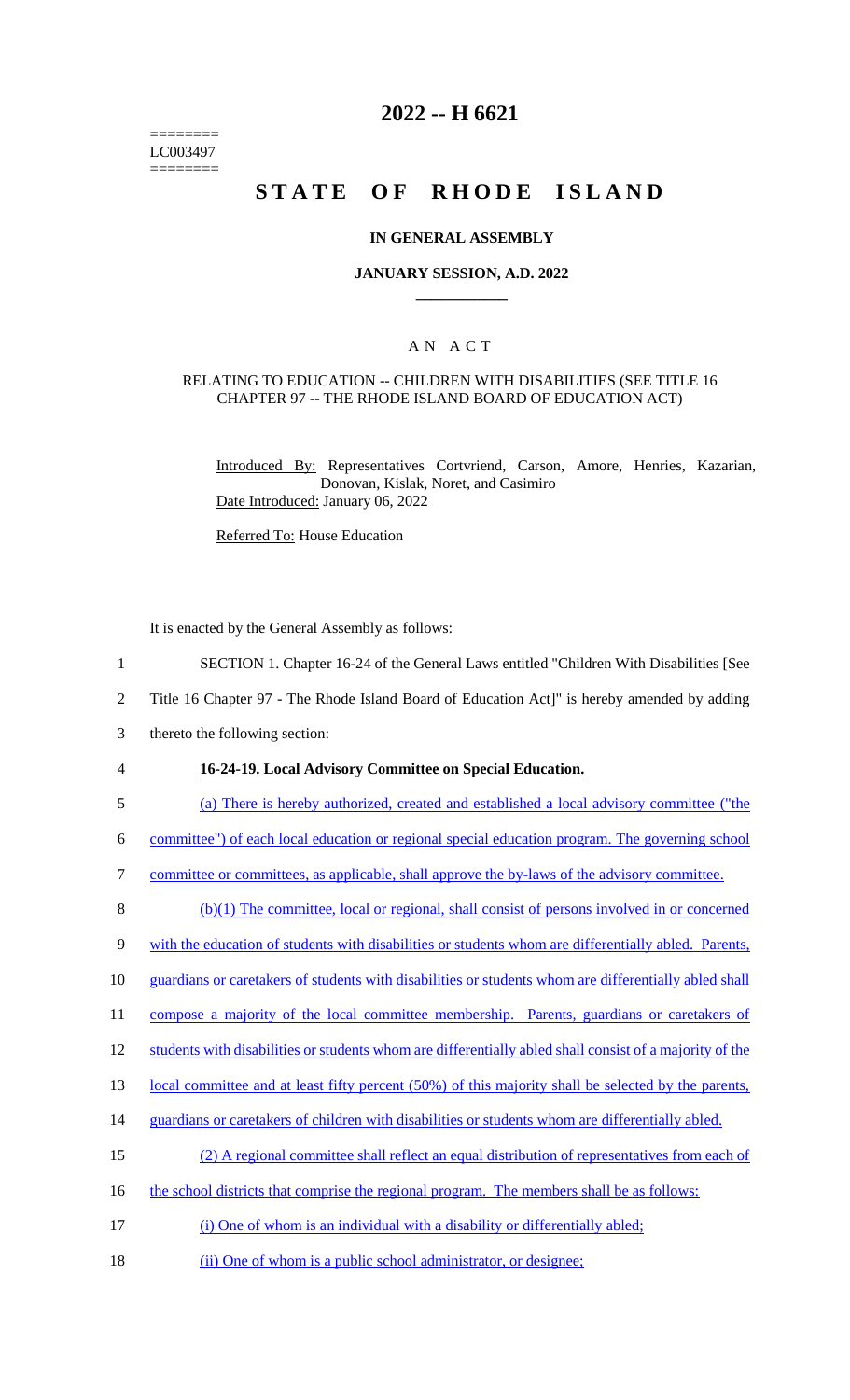| $\mathbf{1}$     | (iii) One of whom is a special education teacher, or designee;                                            |
|------------------|-----------------------------------------------------------------------------------------------------------|
| $\sqrt{2}$       | (iv) One of whom is a general education teacher, or designee; and                                         |
| 3                | (v) Other members of the community may be appointed to the committee at the discretion                    |
| 4                | of the committee and school board.                                                                        |
| $\mathfrak s$    | (c) The committee shall advise the school district or regional program on matters                         |
| 6                | concerning the unmet needs of students with disabilities or students whom are differentially abled,       |
| $\boldsymbol{7}$ | comment on improvement plans including school support plans resulting from the federal                    |
| $\,8\,$          | Individuals with Disabilities Education Act (IDEA) Part B compliance reports, local compliance            |
| 9                | with state and federal laws pertaining to the education of students with disabilities or students whom    |
| 10               | are differentially abled, comment on applications for federal and state funds and serve as advocates      |
| 11               | in partnership with parents, guardians or caretakers of students with disabilities or students whom       |
| 12               | are differentially abled to ensure that they receive the entitlements provided to them under state and    |
| 13               | federal laws.                                                                                             |
| 14               | (d) The local or regional educational agency shall provide support to the committee by                    |
| 15               | contracting for technical assistance services with the Rhode Island designated parent training and        |
| 16               | technical assistance agency or other community-based nonprofit parent organization. Such                  |
| 17               | technical assistance shall include the role of advisory committees in advocating for children, state      |
| 18               | and federal regulations, community resources, strategic planning and development of an annual             |
| 19               | report to the school committee. The local advisory committee shall present this annual report, at a       |
| 20               | public meeting, to the school committee of any district that is part of the local education or regional   |
| 21               | special education program. The local or regional educational agency shall also provide school and         |
| 22               | district improvement plans to the committee for comment and make available appropriate records            |
| 23               | and data as permitted by law. The public agency shall also support the committee in disseminating         |
| 24               | information to the parent, guardian or caretaker of the student with disabilities or student whom is      |
| 25               | differentially abled regarding the role of the advisory committee, information pertaining to special      |
| 26               | education and inform the committee of professional development opportunities that are available           |
| 27               | within the local education agency (LEA). As used in this section, the term "local or regional             |
| 28               | education agency" means the school district or regional school district serviced by the local             |
| 29               | advisory committee.                                                                                       |
| 30               | (e) The committee shall meet as often as necessary to conduct its business but no less than               |
| 31               | <u>four (4) times annually. Official minutes shall be kept of all committee meetings and be available</u> |
| 32               | for public review. All committee meetings and agendas shall be publicly announced prior to any            |
| 33               | meeting, and meetings shall be open to the public. The committee shall be subject to the provisions       |
| 34               | of chapter 46 of title 42 (the "open meetings act"), except that the committee shall not release the      |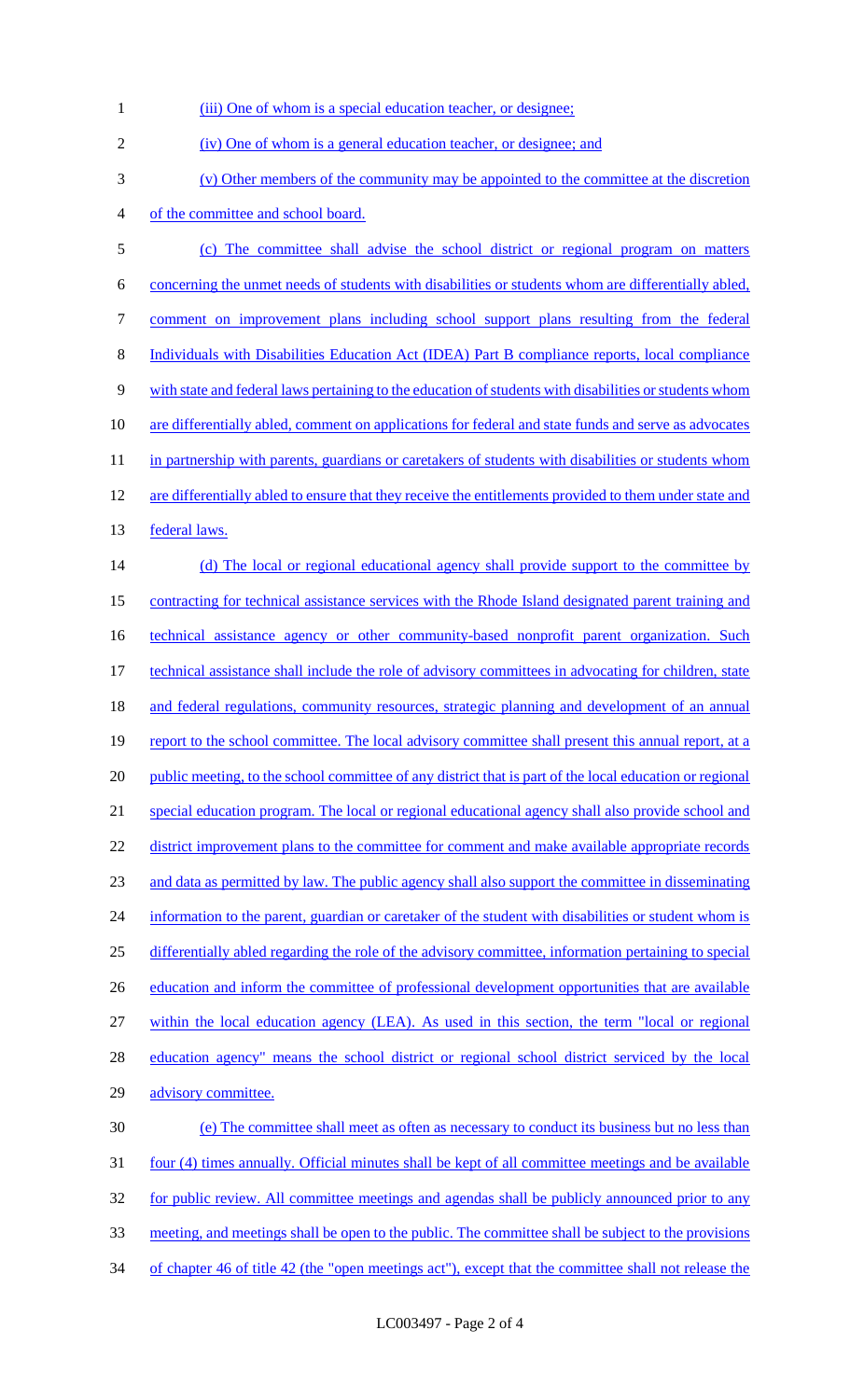| $\mathbf{1}$     | identity or disclose information which could identify any particular student with a disability, or    |
|------------------|-------------------------------------------------------------------------------------------------------|
| $\mathbf{2}$     | who is receiving special education services, or who is differently abled. Notwithstanding any         |
| 3                | provisions of § 42-46-5 to the contrary, a local advisory committee may go into executive session     |
| $\overline{4}$   | and may seal their executive session minutes for purposes of reviewing matters which relate to the    |
| $\mathfrak{S}$   | privacy of students and their records; provided, however, that any affected student shall be notified |
| 6                | in advance in writing and advised that the student may require that the discussion be held in an      |
| $\boldsymbol{7}$ | open meeting.                                                                                         |
| $\,$ 8 $\,$      | (f) Members of the committee shall serve without compensation; provided, however, they                |
| $\mathbf{9}$     | may be reimbursed for reasonable and necessary expenses for attending meetings and performing         |
| 10               | their duties.                                                                                         |
| 11               | (g) At the time a student is referred to special education, each school district or regional          |
| 12               | special education program shall provide the parent, guardian or caretaker of that student with        |
| 13               | notification of the existence of the local or regional advisory committee for special education       |
| 14               | established pursuant to this section. The notification shall specify that a majority of the local     |
| 15               | advisory committee on special education is parents, guardians or caretakers of students with          |
| 16               | disabilities or students whom are differentially abled, and shall provide the parent, guardian or     |
| 17               | caretaker with the contact information for the chairperson of the local advisory committee for        |
| 18               | special education or the regional advisory committee on special education.                            |
| 10               | $C_{\text{LCTION}} \cap$ This est shall take effect upon necessary                                    |

19 SECTION 2. This act shall take effect upon passage.

 $=$ LC003497 ========